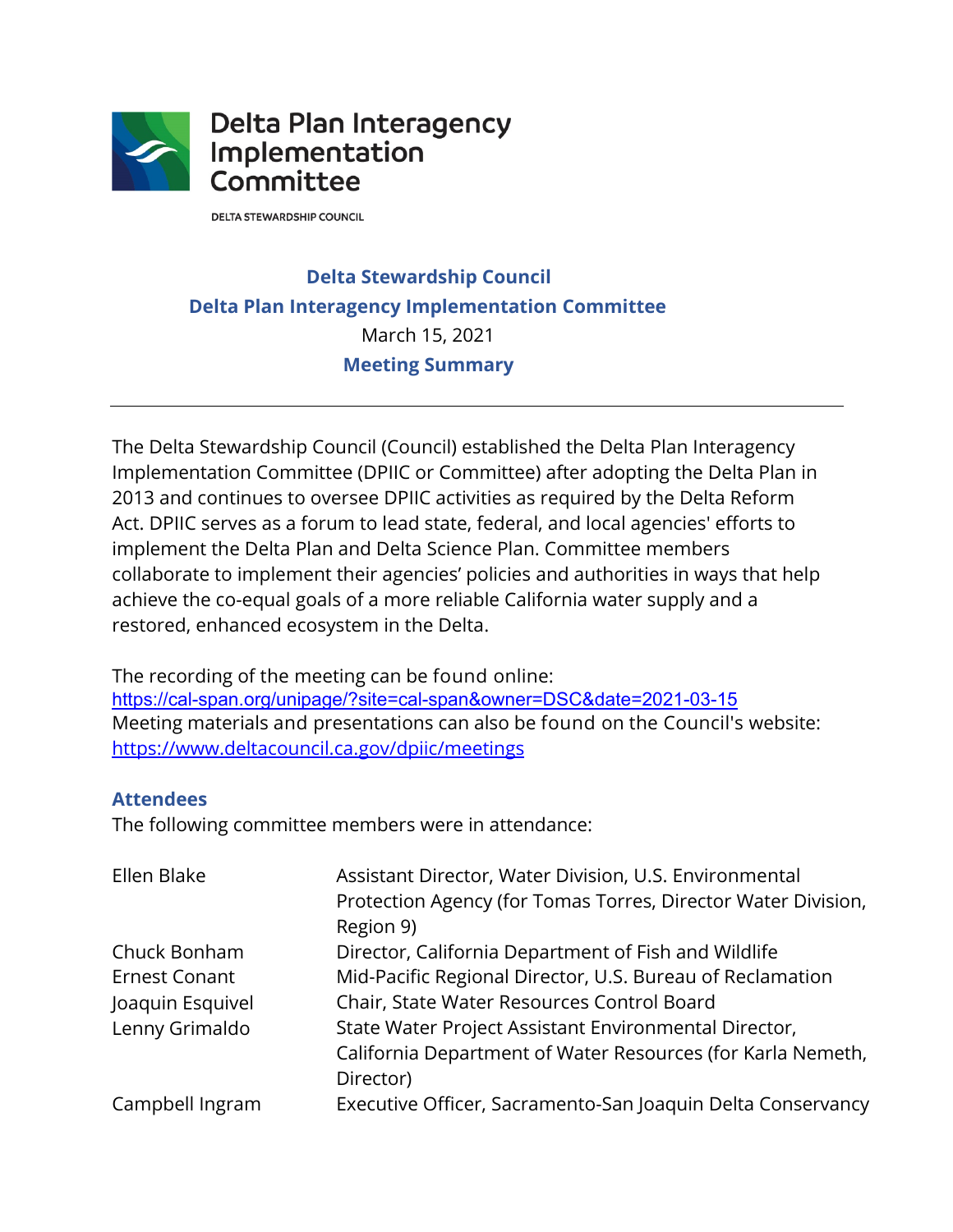| Laurel Larsen<br>Cathy Marcinkevage | Delta Lead Scientist<br>Assistant Regional Administrator, California Central Valley<br>Office, NOAA Fisheries (for Barry Thom, Regional<br>Administrator) |
|-------------------------------------|-----------------------------------------------------------------------------------------------------------------------------------------------------------|
| Don Nottoli                         | Chair, Delta Protection Commission                                                                                                                        |
| Kristin Peer                        | Deputy Secretary and Special Counsel for Water Policy,<br>California Environmental Protection Agency (for Jared<br>Blumenfeld, Secretary)                 |
| Eric Reichard                       | Acting Regional Director for the Pacific Region, U.S.<br><b>Geological Survey</b>                                                                         |
| Karen Ross                          | Secretary, California Department of Food and Agriculture<br>(CDFA)                                                                                        |
| <b>Tim Ramirez</b>                  | Board Member, Central Valley Flood Protection Board                                                                                                       |
| Paul Souza                          | Regional Director, Bay-Delta Office, U.S. Fish and Wildlife<br>Service                                                                                    |
| Susan Tatayon                       | Chair, Council                                                                                                                                            |
| Cindy Tejeda                        | Watershed & Floodplain Program Manager, U.S. Army<br>Corps of Engineers (for Josephine Axt, Chief of Planning<br>and Policy, South Pacific Division)      |
| Nancy Vogel                         | Director of the Governor's Water Resilience Portfolio<br>Program, California Natural Resources Agency (for Wade<br>Crowfoot, Secretary)                   |

In addition to those listed above, the following were also in attendance to present during the meeting (listed in order of appearance):

| Andrew Schwarz        | State Water Project Climate Change Advisor, DWR      |
|-----------------------|------------------------------------------------------|
| Dr. Letitia Grenier   | Resilient Landscapes Director, San Francisco Estuary |
|                       | Institute - Aquatic Science Center                   |
| Dr. Amrith Gunesekara | Science Advisor, CDFA                                |
| Julie Rentner         | President, River Partners                            |
| Dr. Steve Brandt      | Chair, Delta Independent Science Board (Delta ISB)   |
| Dr. Jay Lund          | Past Chair, Delta ISB                                |

#### **Overview and Introductions**

 Chair Tatayon called the meeting to order at 1:00 PM on March 15, 2021 and welcomed the members and attendees. Chair Tatayon noted that technical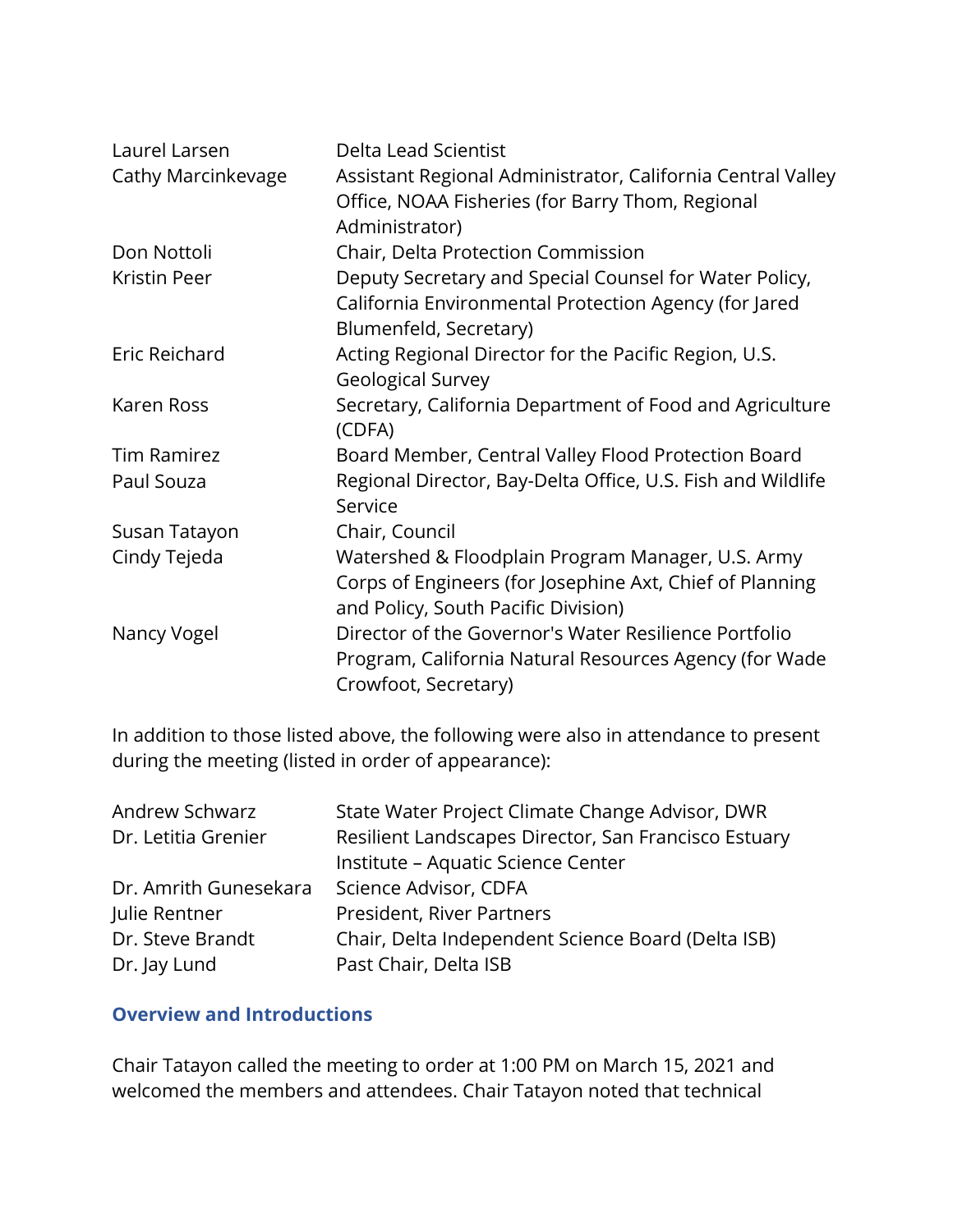provided the mission of DPIIC, and noted the process for providing public difficulties with the virtual platform might cause disruptions to the meeting, comments during the meeting.

Members were given the opportunity to share critical updates with other DPIIC members. No updates were provided.

 the October 26, 2020 DPIIC meeting; there was none. Chair Tatayon asked the members if there was any comment on the summary of

## **Nature-based Climate Adaptation**

 Chair Tatayon introduced the agenda item and invited Schwarz to introduce the panel.

 Assessment and gave an overview of the adaptation strategy's upcoming development. Schwarz asked members to consider the question, "How can Delta Schwarz presented condensed findings from the Delta Adapts Vulnerability Adapts link to or complement climate adaptation planning efforts of DPIIC agencies?" as they listend to the panel presentations.

Dr. Grenier presented how the Delta Landscapes Scenario Planning Tool (DLSPT) can support nature-based adaptation and ecosystem-based water management in the Delta.

 undertaken as part of the Healthy Soils Program and recent CDFA-hosted farmer Dr. Gunesekara gave an overview of incentives and demonstration projects and rancher listening sessions undertaken to identify farmer- and rancher-led climate change solutions.

Rentner shared the context, partnerships, and work that led to River Partners' floodplain restoration projects in the south Delta, such as Paradise Cut and Dos Rios Ranch.

 Delta, the need to take a holistic approach, the growing interest in crop DPIIC members provided commented on various aspects of the presentations and shared their thoughts about the question Schwarz raised, including the need to take into account that 40 percent of the state's water flows through the conversion to rice, using the DLSPT to help stakeholders define restoration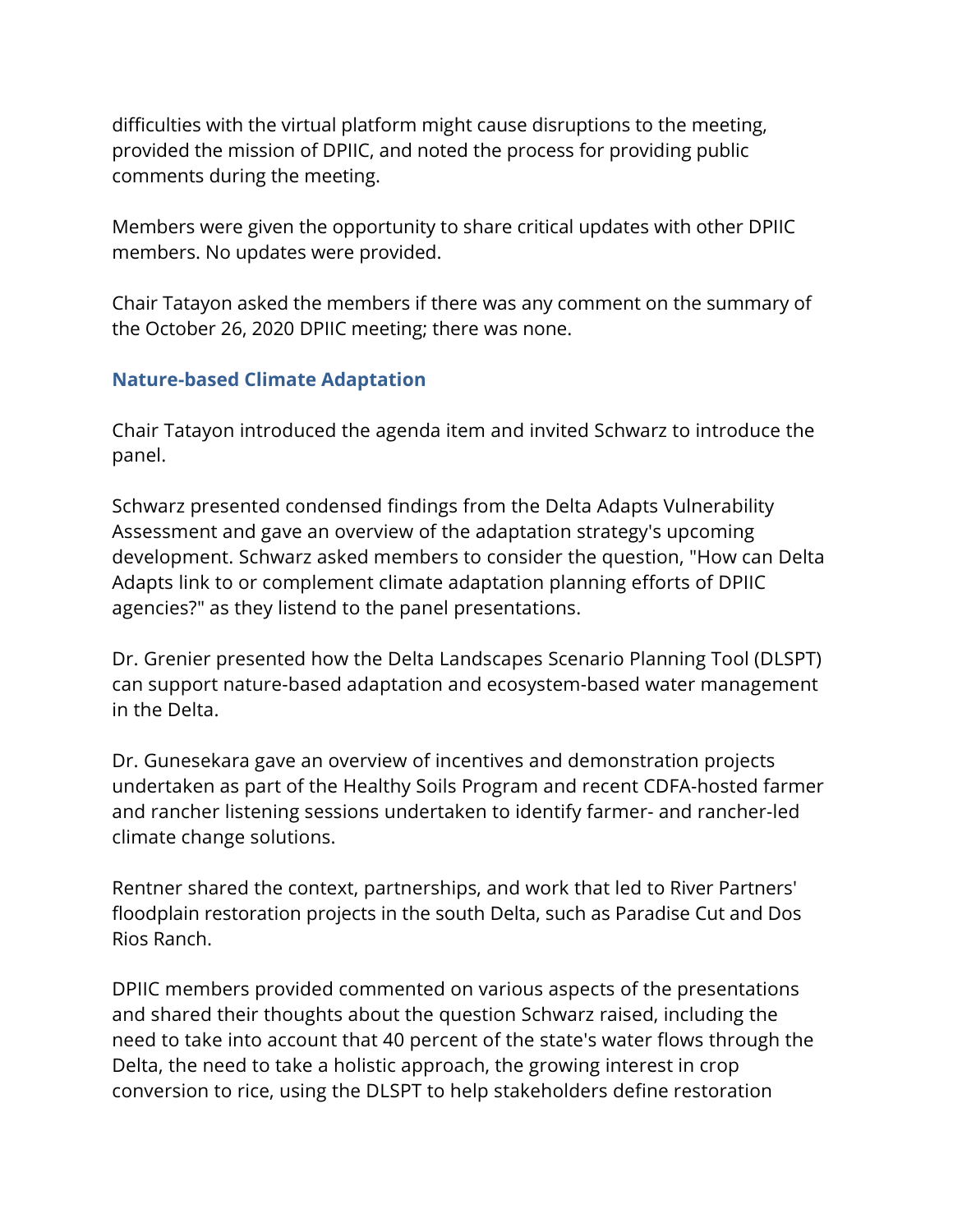actions, and the timeframe, collaboration and partnerships necessary to carry out floodplain restoration projects.

Chair Tatayon provided observations about the potential uses of the DLSPT and the comments provided by DPIIC members.

Chair Tatayon asked if there was any public comment. Dante Nomellini, Central Delta Water Agency, expressed the need for adequate levees to protect landmass and the necessary water quality to support Delta agriculture. Nomellini provided documents for the members to review.

This section is viewable at: <https://cal-span.org/unipage/?site=cal>span&owner=DSC&date=2021-03-15 minute 06:24.

## **Delta Science Lightning Updates**

Due to time constraints and technical difficulties, this agenda item was postponed to the July 12, 2021 DPIIC meeting.

### **Report out:** Science Needs Assessment

Chair Tatayon invited Dr. Brandt and Dr. Lund to give DPIIC members an overview of efforts to complete the Science Needs Assessment (SNA). After the overview, the panel requested that DPIIC members contribute staff to an ad hoc interagency forecasting task force to refine final recommendations for discussion and endorsement at the July 12, 2021 DPIIC meeting. No objections were raised, and Council staff will reach out to the identified agency staff for participation in the task force.

Chair Tatayon asked if there was any public comment; there was one. Deirdre Des Jardins, California Water Research, thanked the SNA team for their focus and the project's outcome and expressed concerns regarding compensation for Delta ISB members.

This section is viewable at: <https://cal-span.org/unipage/?site=cal>span&owner=DSC&date=2021-03-15 minute 1:32:40.